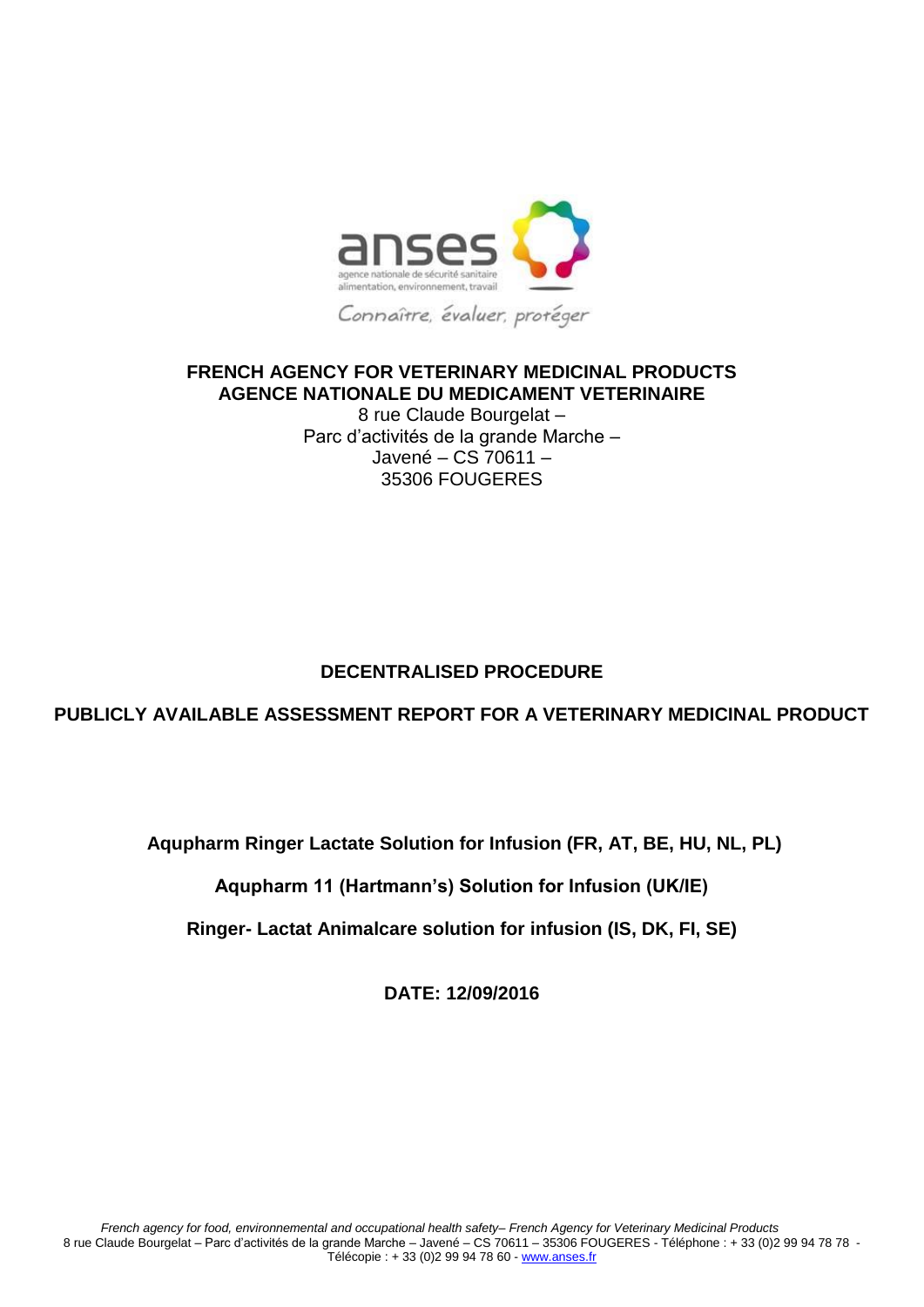# **MODULE 1**

#### **PRODUCT SUMMARY**

| <b>EU Procedure number</b>                | FR/V/0303/001/DC                                                                                                      |            |
|-------------------------------------------|-----------------------------------------------------------------------------------------------------------------------|------------|
| Name, strength and<br>pharmaceutical form | Aqupharm 11 (Hartmann's) Solution for Infusion<br>(UK/IE)                                                             |            |
|                                           | Ringer- Lactat Animalcare solution for infusion<br>(IS, DK, FI, SE)                                                   |            |
|                                           | Aqupharm Ringer Lactate Solution for Infusion<br>(FR, AT, BE, HU, NL, PL)                                             |            |
|                                           | Each ml contains:                                                                                                     |            |
|                                           | Active substance:                                                                                                     |            |
|                                           | Sodium chloride                                                                                                       | $6.00$ mg  |
|                                           | Potassium chloride                                                                                                    | $0.40$ mg  |
|                                           | Calcium chloride                                                                                                      | $0.204$ mg |
|                                           | Sodium S-lactate                                                                                                      | 3.20 mg    |
|                                           | (as sodium lactate (50% w/v)                                                                                          |            |
| Applicant                                 | <b>Animalcare Limited</b>                                                                                             |            |
|                                           | 10 Great North Way                                                                                                    |            |
|                                           | York<br><b>YO26 6RB</b>                                                                                               |            |
|                                           |                                                                                                                       |            |
|                                           | <b>United Kingdom</b>                                                                                                 |            |
| Active substance(s)                       | Sodium chloride, Potassium chloride, Calcium<br>chloride, Sodium S-lactate (as sodium lactate<br>$(50\% \text{ w/v})$ |            |
| <b>ATC Vetcode</b>                        | QB05BB01                                                                                                              |            |
| <b>Target species</b>                     | Cattle, Horses, Sheep, Goats, Pigs, Dogs, Cats<br>and Rabbits                                                         |            |
| Indication for use                        | Treatment of dehydration of extracellular<br>predominance.                                                            |            |
|                                           | Treatment and prevention of perioperative<br>hypovolaemia and haemorrhagic shock.                                     |            |
|                                           | Treatment of mild metabolic acidosis.                                                                                 |            |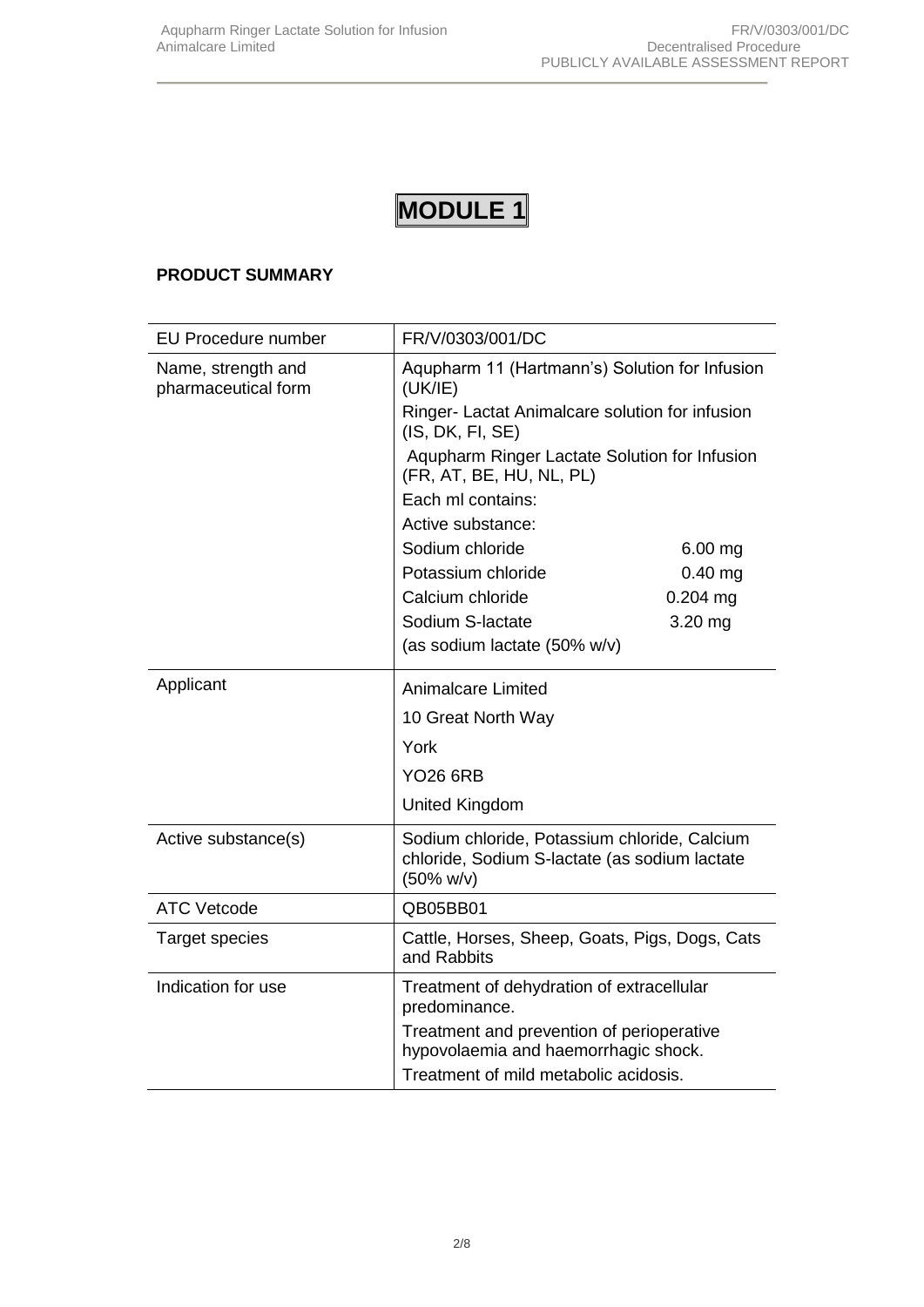# **MODULE 2**

The Summary of Product Characteristics (SPC) for this product is available on the website <http://www.anmv.anses.fr/>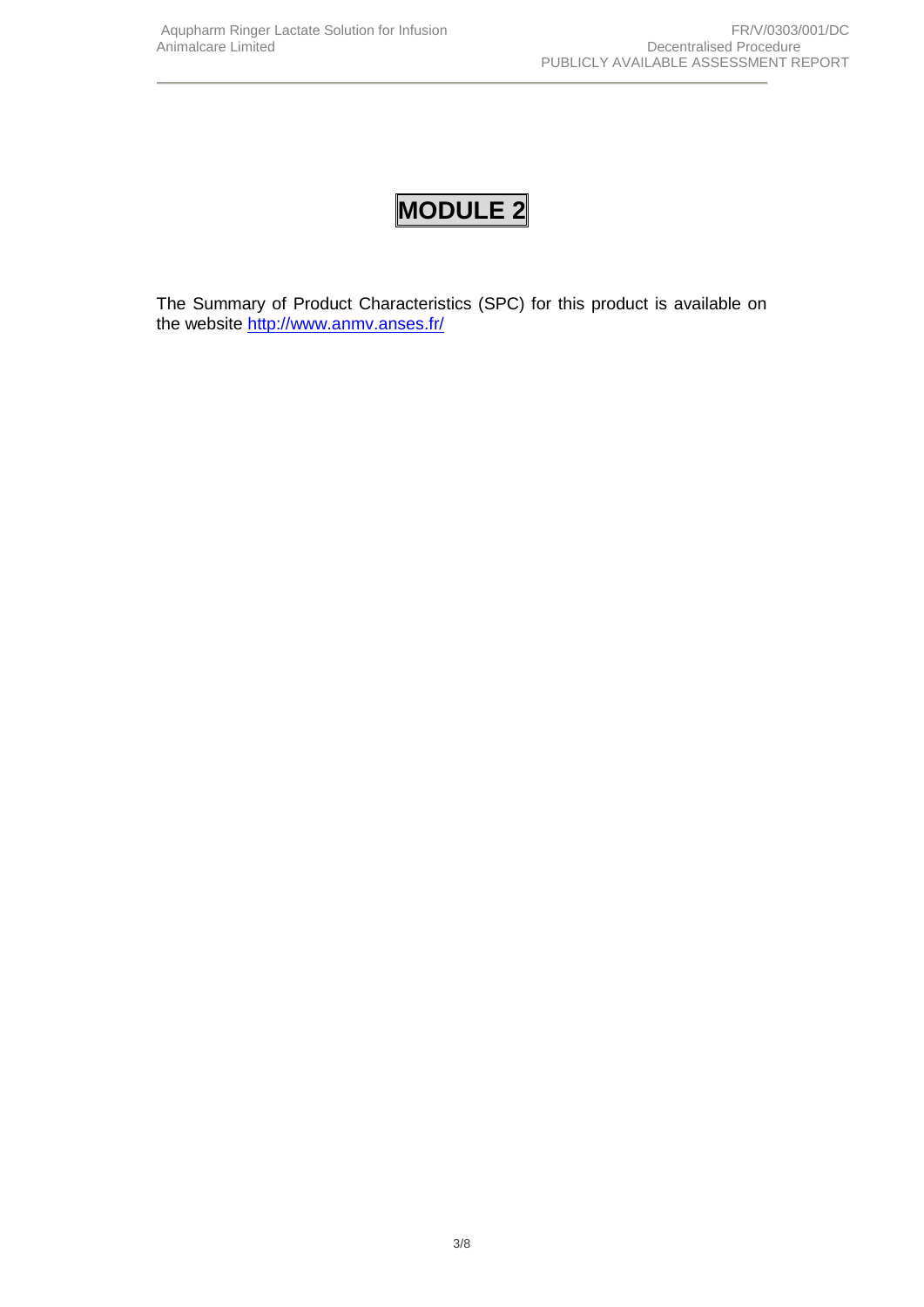# **MODULE 3**

# **PUBLIC ASSESSMENT REPORT**

# **I. SCIENTIFIC OVERVIEW**

The product is produced and controlled using validated methods and tests, which ensure the consistency of the product released on the market.

It has been shown that the product can be safely used in the target species; <the slight reactions observed are indicated in the SPC>.

The product is safe for the user, <the consumer of foodstuffs from treated animals> and for the environment, when used as recommended. Suitable warnings and precautions are indicated in the SPC.

The efficacy of the product was demonstrated according to the claims made in the SPC.

The overall risk/benefit analysis is in favour of granting a marketing authorisation.

# **II. QUALITY ASPECTS**

#### *A. Composition*

The product contains sodium chloride at a concentration of 6.00 mg/ml, potassium chloride at a concentration of 0.40 mg/ml, calcium chloride (as dihydrate) at a concentration of 0.204 mg/ml, and sodium S-lactate (as sodium lactate solution) at a concentration of 3.20 mg/ml and sodium hydroxide, hydrochloric acid and water for injection as excipients.

The packaging of the finished product is as described on the SPC. The particulars of the containers and controls performed are provided and conform to the regulation.

The product is an established pharmaceutical form and its development is adequately described in accordance with the relevant European guidelines.

#### *B. Method of Preparation of the Product*

The product is manufactured fully in accordance with the principles of good manufacturing practice from a licensed manufacturing site*.*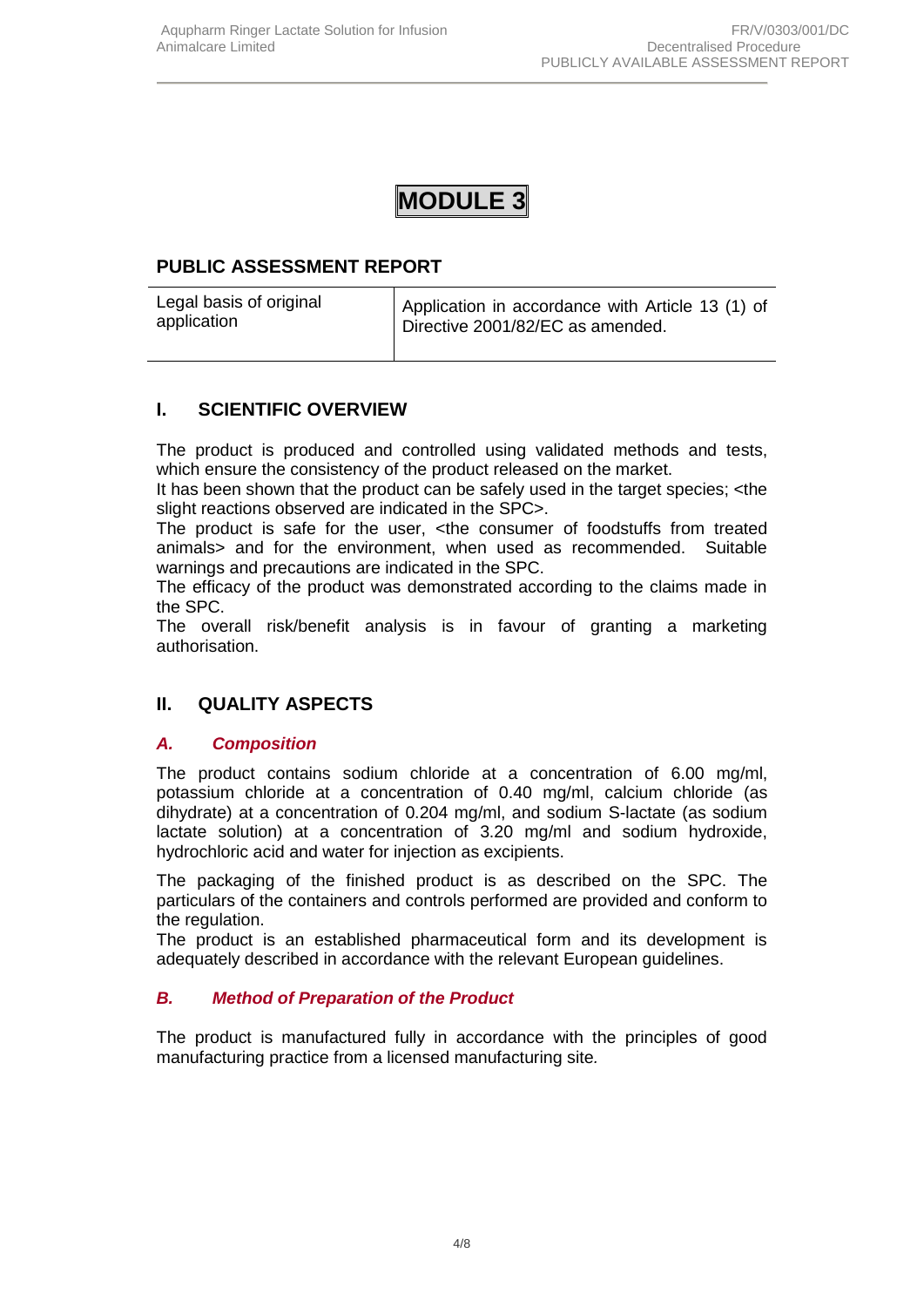Process validation data on the product have been presented in accordance with the relevant European guidelines.

### *C. Control of Starting Materials*

The active substances are sodium chloride, potassium chloride, calcium chloride (as dihydrate) and sodium S-lactate (as sodium lactate solution), an established substance described in the European Pharmacopoeia. The active substance is manufactured in accordance with the principles of good manufacturing practice. The active substance specification is considered adequate to control the quality of the material. Batch analytical data demonstrating compliance with this specification have been provided.

#### *D. Specific Measures concerning the Prevention of the Transmission of Animal Spongiform Encephalopathies*

There are no substances within the scope of the TSE Guideline present or used in the manufacture of this product*.*

#### *E. Control on intermediate products*

The tests performed during production are described and the results of 3 consecutive runs, conforming to the specifications, are provided.

#### *F. Control Tests on the Finished Product*

The finished product specification controls the relevant parameters for the pharmaceutical form. The tests in the specification, and their limits, have been justified and are considered appropriate to adequately control the quality of the product.

Satisfactory validation data for the analytical methods have been provided.

Batch analytical data from the proposed production site have been provided demonstrating compliance with the specification.

#### *G. Stability*

The active substance sodium S-lactate (as sodium lactate solution) is fully tested to ensure compliance with its specification immediately prior to its use in manufacture of the product.

For the other active substances, a re-test period is set in the certificate of suitability issued by EDQM.

Stability data on the finished product have been provided in accordance with applicable European guidelines, demonstrating the stability of the product throughout its shelf life when stored under the approved conditions.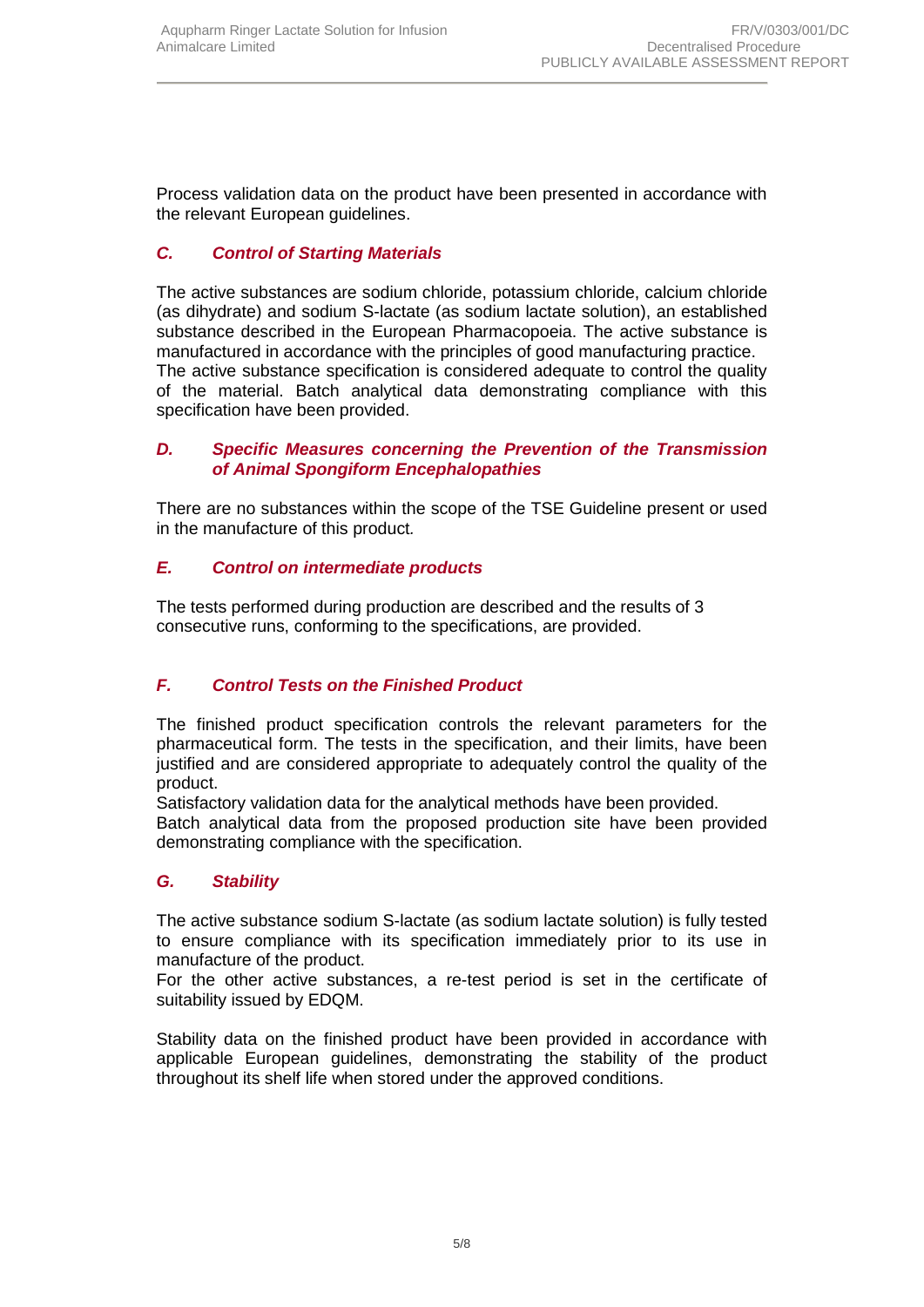An in-use shelf-life as detailed on the SPC has been supported by appropriate data.

# *H. Genetically Modified Organisms*

Not applicable.

### *J. Other Information*

Not applicable.

#### **III. SAFETY AND RESIDUES ASSESSMENT (PHARMACO-TOXICOLOGICAL) (***for pharmaceuticals only)*

#### *III.A Safety Testing*

#### *Pharmacological Studies*

As this is a generic application according to Article 13 (1), and bioequivalence with a reference product has been demonstrated, results of pharmacological tests are not required.

The pharmacological aspects of this product are identical to the reference product.

#### *Toxicological Studies*

As this is a generic application according to Article 13 (1), and bioequivalence with a reference product has been demonstrated, results of toxicological tests are not required.

The toxicological aspects of this product are identical to the reference product.

#### *User Safety*

No user risk assessment has been submitted.The product is a simple aqueous physiological solution of sodium chloride, sodium lactate, potassium chloride and calcium chloride dihydrate, and, because of the nature of the active substances, it is accepted that no user risk assessment is provided.

Warnings and precautions as listed on the product literature are adequate to ensure safety to users of the product.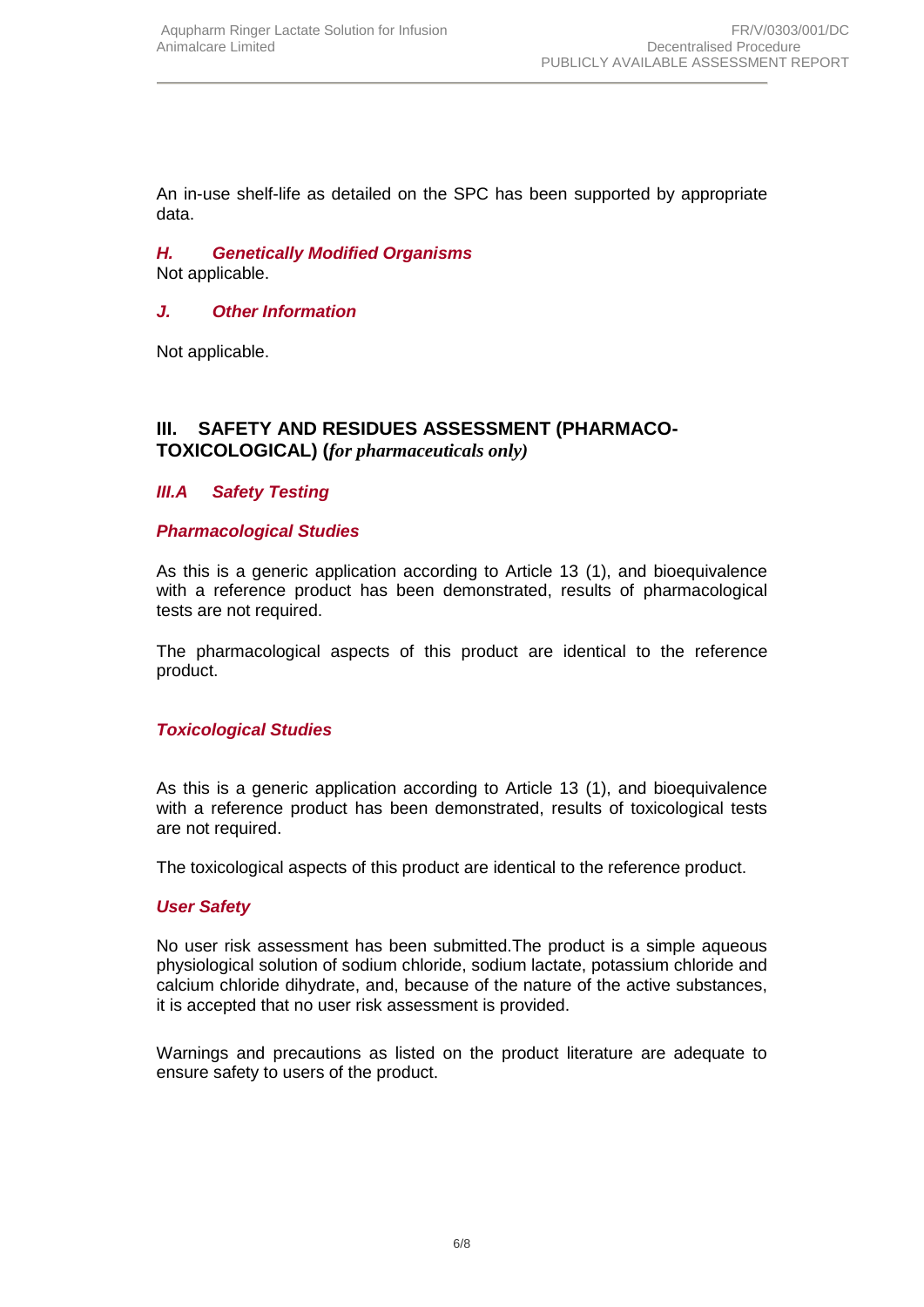#### *Ecotoxicity*

The applicant provided a first phase environmental risk assessment in compliance with the relevant guideline which showed that no further assessment is required.

Warnings and precautions as listed on the product literature are adequate to ensure safety to the environment when the product is used as directed.

#### *III.B Residues documentation*

#### *Residue Studies*

No residue studies are provided because the application has been submitted in accordance with article 13(1) of Directive 2001/82/EC and the bioequivalence with the reference product has been demonstrated.

#### *MRLs*

#### **a. active substances**

The active substances are included in table 1 of the MRL regulation 470/2009, as follows:

| <b>Marker residue</b> | Animal<br><b>Species</b>         | <b>MRL</b>         | Target<br><b>Tissues</b> | <b>Therapeutic</b><br><b>Classification</b> | <b>Regulation</b>        |
|-----------------------|----------------------------------|--------------------|--------------------------|---------------------------------------------|--------------------------|
| Not applicable        | All food<br>producing<br>species | No MRL<br>required | <b>Not</b><br>applicable | No entry                                    | 37/2010 of<br>22.12.2009 |

| <b>Marker residue</b> | Animal<br><b>Species</b>         | <b>MRL</b>         | <b>Target</b><br><b>Tissues</b> | <b>Therapeutic</b><br><b>Classification</b> | <b>Regulation</b>        |
|-----------------------|----------------------------------|--------------------|---------------------------------|---------------------------------------------|--------------------------|
| Not applicable        | All food<br>producing<br>species | No MRL<br>required | <b>Not</b><br>applicable        | No entry                                    | 37/2010 of<br>22.12.2009 |

|                     | <b>IMRL status</b> |
|---------------------|--------------------|
| Potassium chloride  | Food additive      |
| Sodium lactate      | Food additive      |
| Water for injection | Out of scope       |

#### **b. excipients**

The MRL status of excipients of the product is indicated in the following table.